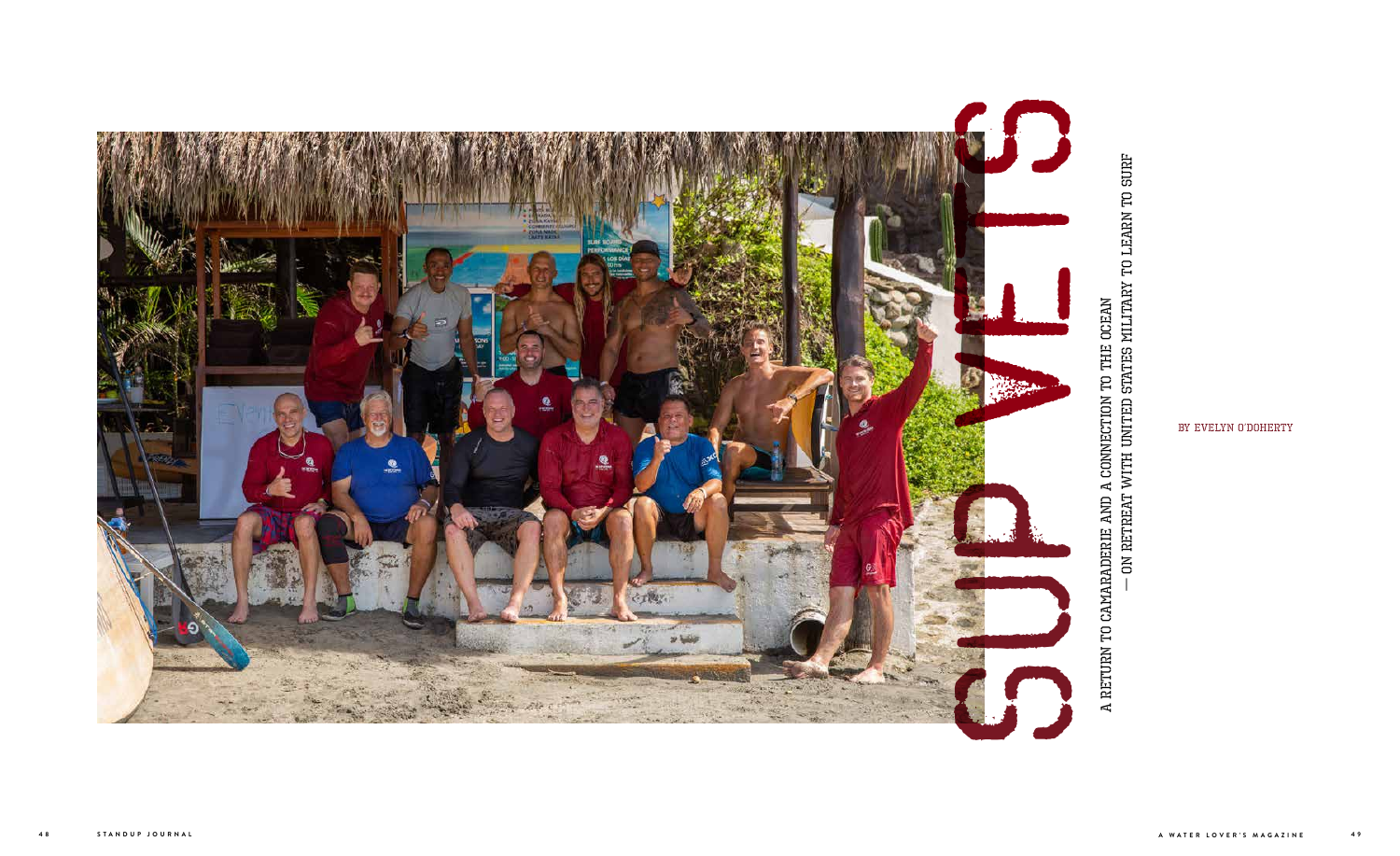

## "Sit with warriors, the conversation is different." *- Unknown*

pending time with 12 United States military veterans and active duty<br>servicemen in a place like Punta de Mita, Mexico, is no small feat. You have to<br>bring your A-game every day, because that's how they operate all the time servicemen in a place like Punta de Mita, Mexico, is no small feat. You have to bring your A-game every day, because that's how they operate all the time. Their level of knowledge about certain subject matters is profound, their art of perception is unique and their capacity to learn a new skill like SUP surfing is voracious. If you ever want to get yourself motivated to learn something new, spend some time around vets. The conversation is different.

**A joint mission to capture as many set waves as possible is successful in Punta de Mita . ALAM GARCIA**

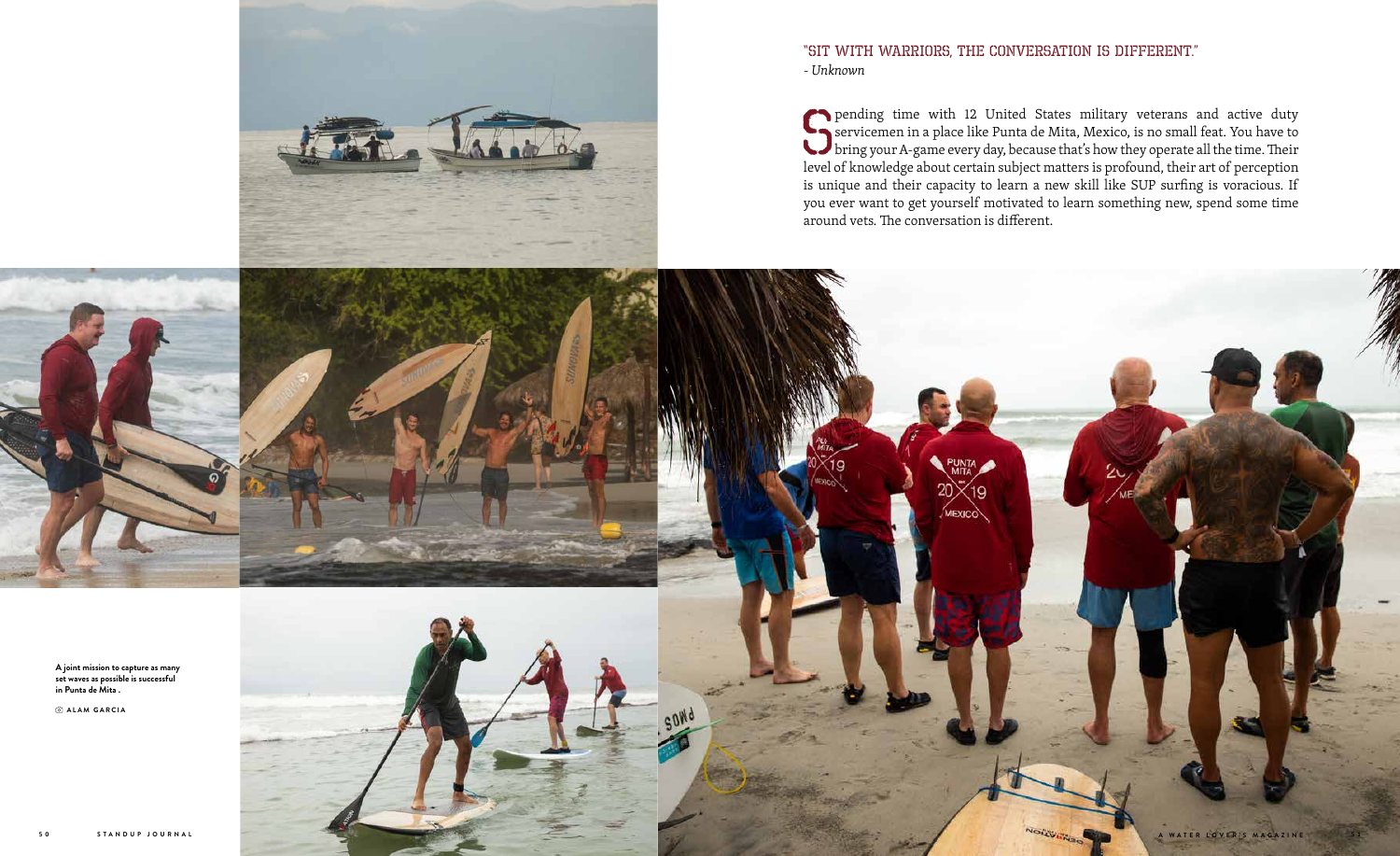The SUP Veterans is a uniquely designed non-profit organization that gives U.S. veterans and active duty military ser vicemen and women an opportunity to decompress by learning how to stand up paddle surf with world class coaches in an all expense paid, deluxe setting at the Grand Palladium Resorts Vallarta in Punta de Mita, Mexico. Led by the team at GenRation, coaches include world champion SUP surfer and GenRation co-founder Sean Poynter, Bronze med alist in SUP surfing at the Pan American Games Daniel Hughes, Ian "Kanga" Cairns, former world champion surfer and founding father of professional surfing, and last but not least, local SUP surf legend Felipe Hernandez. Also in the mix is GenRation co-founder and serial entrepreneur Loren "Sax'' Saxby of California.

The SUP Vets retreat offers five days of complete immersion in the practice and skills training of learning how to SUP surf, from any level, while con necting with other veterans in a private setting with a spectacular view of the ocean. Many studies have shown that almost every veteran suffers from some level of PTSD. It is a by-product of the work they have been engaged in. The purpose of this retreat is to bring vets together to recreate the deep bonds experienced on active duty, and to give

them a joint "mission" to work towards: that of catching waves every day.

#### THE HISTORY OF SUP VETS

The SUP Veterans non-profit organi zation was founded in 2018 by James "Bart" Bartelloni (former F-14 Topgun Naval Aviator), Wesley Spence (re tired Navy SEAL), Richard "Whit" Whittington (West Point graduate & retired Army Infantry Ranger) and Tim Evnin (non-military entrepreneur).

The first retreat to Punta de Mita in 2019 (See Standup Journal's Spring'20 issue) brought together veterans from around the country. The experience was rich and diverse, and created a deep shift for everyone involved. The camaraderie that unfolded was real and invaluable, the laughter rang loud, the stories told brought everyone to gether in a way that no one could have anticipated and their time on the water forged a brotherhood that holds fast to this day.

As founding member Bart Bartelloni asks at each retreat, "Has anyone heard of the Butterfly Effect?" This concept, discovered by meteorologist Edward Lorenz in the 1960's, reveals that tiny changes, like a butterfly flapping its wings, can create large-scale atmo spheric changes thousands of miles away. A small action can have cascad ing results. Bart's vision for The SUP

through giving back to his veteran community in this all expense paid re treat, in order to bring them wellness, connection and an ongoing relationship to the ocean and with each other. He asks only that they pay it forward. Bart says his relationship with the ocean has completely changed his life. To see him in action is to witness that truth. Sitting beside him in the water or witnessing his good energy at the dinner table, one understands that Bart's exuberance for living and gratitude for his comrades is the driving force behind The SUP Vets.

Vets program is to create this dynamic of The SUP Vets experience. Military Both of these visions lie at the core



Co-founder Wesley Spence also speaks to The SUP Vets experience in philosophical terms, likening it to an ancient Japanese ritual, a "Misogi event". The Misogi event is an action performed that tests one's abilities in a foreign environment. It is a task that is extremely challenging, giving the in dividual only a 50% chance of success. The idea of taking on such a challenge offers participants an opportunity to radically expand their sense of what is possible. As Spence challenges the men and women in his charge, "How can you reach the edge of your potential with out risking failure?" His promise is that The SUP Vets experience will test the skill and mindset of each veteran in the ocean, an unknown element for many, thereby encouraging them to strive hard and find a new level of possibility within themselves.

## FORCE MODULE:

*A grouping of combat, combat support, and combat service support forces, with their accompanying supplies, and the required non unit resupply and personnel.*

> **Carefully planned sessions and coaching from GenRation staff take the vets from learning proper foot placement, paddle technique and water safety to daily surf sessions.**

 **ALAM GARCI**



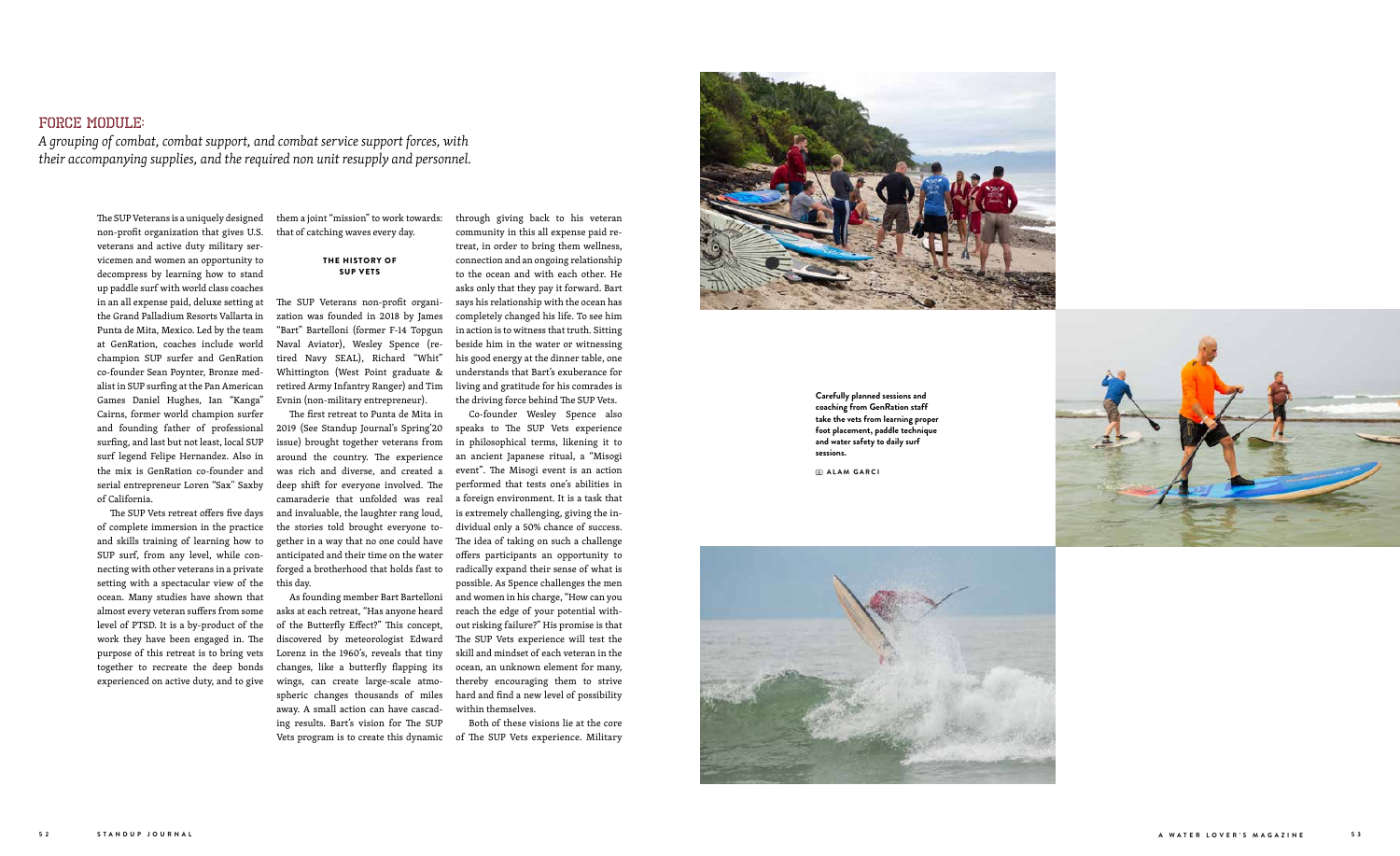

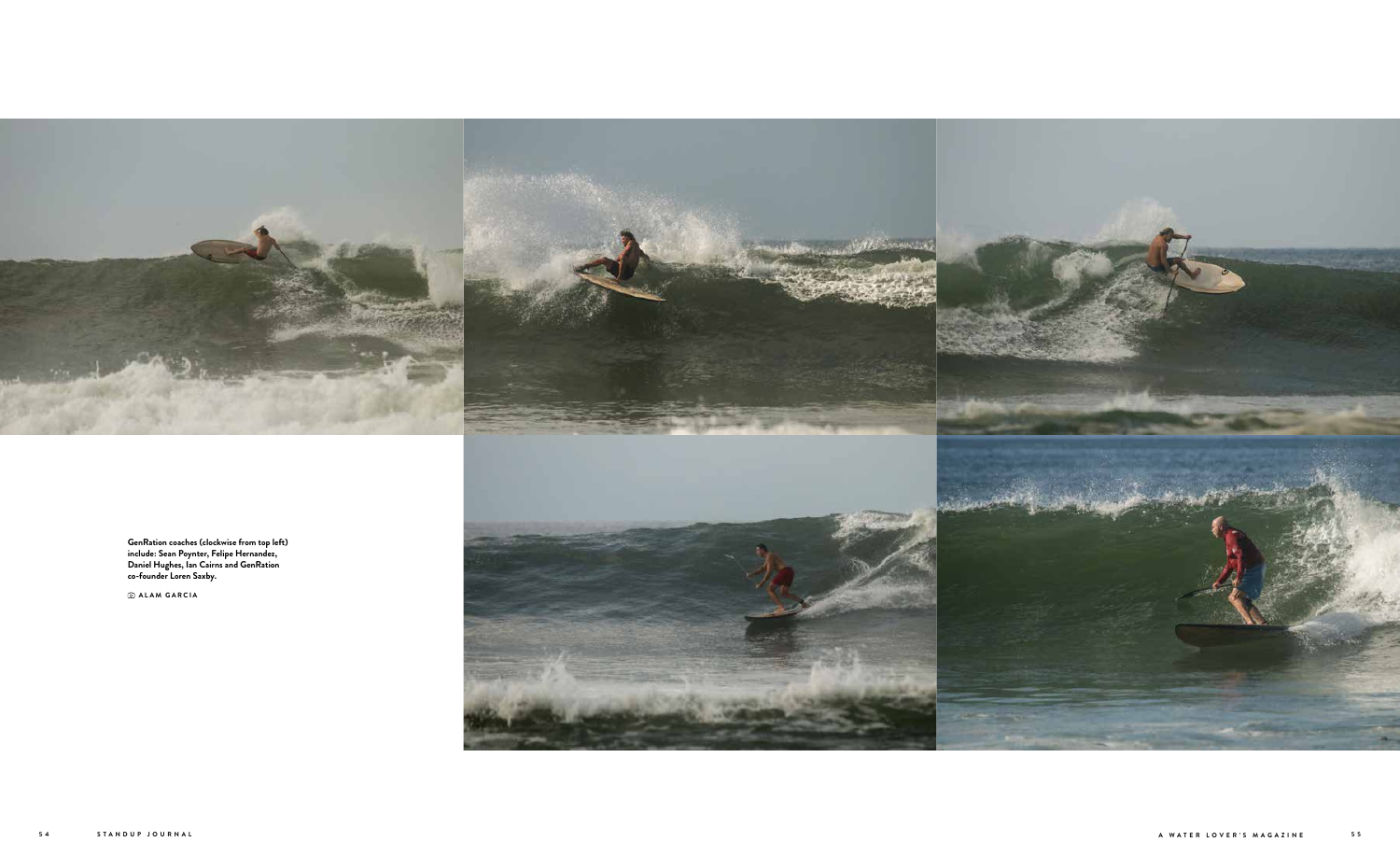members are trained to rise to a chal lenge, focus together on the mission, forge friendships and support one another. At the end of their intensive 5-day SUP surfing experience in Punta de Mita, they are proficient in new skills that they will take home to keep them connected to the healing power of the ocean.

#### ON THE VERANDA

In the evenings, after dinner, the second floor balcony of the hotel was where we

met, drinks in hand, to do a deep dive into conversation. Chairs were tactical ly acquired to seat every member on a small, humid balcony overlooking the resort. This became the central meeting ground for the retreat. Military men, surf coaches and journalists let down their guard in order to receive new in formation, carefully consider alternate points of view, and ask pointed ques tions to get to the heart of every matter.

Retired Navy Captain Will C. often challenged these sessions by lobbing socratic questions into the fray like a grenade about to go off in the middle of the table. Will's full intention is to get people out of their ordinary mind sets and to begin thinking differently. Together, on that balcony, we wound deeper and deeper, observing and analyzing the belief systems that had brought us together and taking off layers of armor to see what lay under neath. Will encouraged our responses by asking that we "question anything that makes you feel comfortable." We

#### **IDENTITY** INTELLIGENCE

all grew from these late-night sessions. Each night, the discussion was open,

varied, and often contentious. A few of the topics covered included: living on nuclear subs, the pull-out from Afghanistan, Whit's hunting ranch, the suppression of black men & wom en throughout history and the systems in place that limit our thinking. The veranda became a central tenet to the Misogi event.

Moments of fun lightened the air whenever the discussion became

too challenging. Shouts of, "Viva La Mexico!" echoed from that steamy bal cony whenever a point was well made. We shouted it at the recently engaged couple in matching outfits who walked by, or found ourselves shouting it just because the rain was pouring down and we were together in solidarity, and happy.

Some of the most meaningful mo ments on this retreat were captured "on the veranda", where trust was forged between men and women, Army and Navy, students and coaches. This trust

and openness became the centerpiece for all other interactions.

1800: Return to base camp for pre-dinner beverage.

> "Identity Intelligence" processes the identity attributes concerning individ uals, groups, networks or populations of interest This year's SUP Vets retreat brought together 12 men, both active duty and retired military members. On the water and in the circle sat an Army Infantry Ranger, a retired Navy Captain whose two children are also Naval officers, retired SEALS - a breacher and

a commanding officer, to be exact - a Navy Air Force F-18 pilot, a US Navy FA-18 Naval attache to both Argentina and Pakistan, an Army Medic and 3 Army MEDEVAC helicopter pilots.

Being tasked with describing these men is insurmountable. Being asked to bring them to life through writing is like asking the Velveteen Rabbit to put on a ferocious face and curse like a truck driver. The lives they've lived, the ser vice rendered, the positions they've put themselves in to protect our nation's se curity is both humbling and reassuring. They've seen hardship. They've suffered



from PTSD. They came together for one week on the ocean to learn about waves and surfing, to rekindle a camaraderie that is so often lost when they retire or return to civilian living. What I wit nessed and experienced in their good company was a world of hope, resil ience and an infinite capacity to serve. I hope someday to be like them.

#### 0700: Wake up & chow.

0830 : Briefing: GenRation surf coaches discuss ocean conditions, safety hazards and surf skills in a beachside classroom style setting.

0900: Progression Session: Either in 'the pool'—a flatwater area where the vets work on their balance, stance and stroke technique—or in the surf.

1200: Mid-day Chow: After a 3-hour Progression session, the unit breaks for lunch.

1330: Video Analysis: Video recording of the morning's surf/ pool sessions. Every veteran receives a daily evaluation on 3 recorded waves plus individual coaching tips in a fun and informative group setting. Shouts of laughter, slow motion reruns of falls and bellows of 'outstanding!' often erupt from the group at large. The aim of each man/ woman is to avoid the Alpha Charlie ass chewing from Commanding Officer, Ian Cairns.

1500: Action Phase/Afternoon Surf: Troops hump their SUP boards back to the break for an afternoon of surf application from what was learned in the morning session and/ or the coach's review.

1930: Mess: Dining takes place at long tables to gather the full group: 12 vets, 4 coaches, GenRation staff and Kathy Bartelloni, wife of co-founder Bart and a congenial guide for meditation practice offered during the retreat.

2100: Liberty: Choices include return to rooms for early rack time, gathering on the veranda for laughter, drinks and conversation, or exploring the resort's exuberant central bar nightlife including entertainment featuring live shows, music and dancing.

2400: Light's Out.

## SOP: STANDARD OPERATING PROCEDURE

A DAY ON THE SUP VETS RETREAT:

**A post-session beverage is a vital part of every successful mission.** 

 **ALAM GARCIA**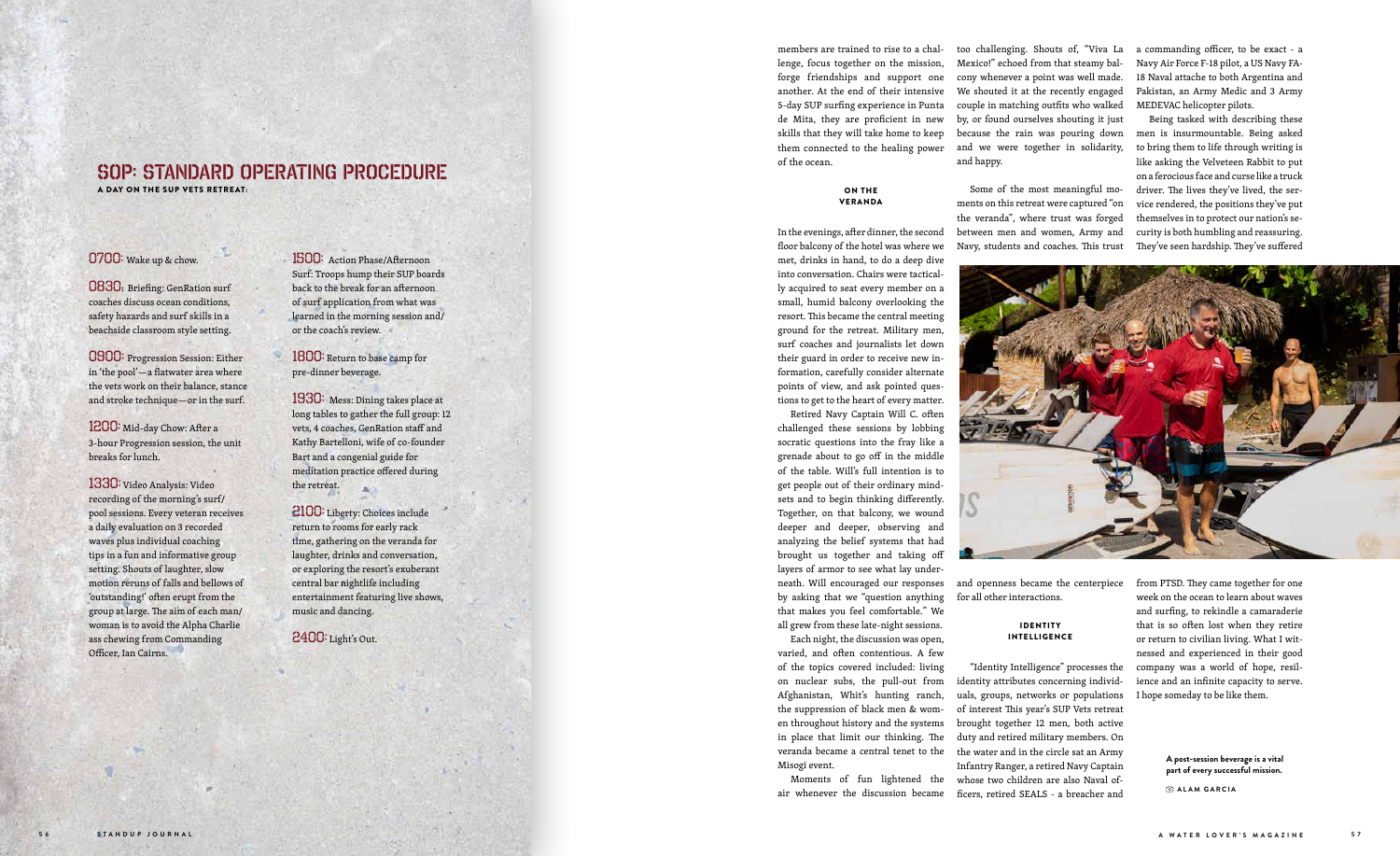## DEMILITARIZED ZONE: The Ocean

*Having given the backstory and program, it seems wise to let these warriors speak for themselves regarding their experiences in Punta de Mita. Interviewing each of them post-retreat was both an honor and a privilege. Here are their observations:*





### BEN

This retreat was a special circumstance excursion where you disconnect from everything you know. I went to this retreat with the intention of being a student. I've always been hyper aware and highly critical, so it was important to me to be a student. I knew I was one of the few who had a runway since I had been on a board before and I didn't want that to get in the way of my learning. I went down to this retreat to absorb what people were going to teach me.

It was hard. Every day it was hard. But in bigger surf. I did it.

Being taken under Kanga's wing was more than I could have ever expected and I am supremely grateful for it. Deep water conversations with Sean encouraged me. He was there and also wanted to learn from me about the mental model for handling certain situations. We had great talks.

Since the retreat, I've found a renewed willingness to take care of myself physically. All my physical training stopped five years ago when my daughter was diagnosed with cancer. My daily structure has been

either I am advancing or I'm in the foxhole. So many days after that diagnosis, I've just been in the foxhole, taking bullets, staying put. Then my daughter passed away. I had been going to the ocean daily for solace, but now, because of this retreat, I want to do things outside of the water to strengthen myself again. I know where I want to go. I'm on top of it, focused. Today I want to be competent across the spectrum in watersports. I already surf, SUP and foil. Now I want to be on all boards and be competent

The one thing I didn't plan on as a result of this retreat was how it changed my mental orientation. That came about because of how you guys (coaches & staff) treated me and my peer group. There was an innocence and a respect, an immediate acceptance. I've never felt that, especially from people who have so much experience in their field. There was "no b.s., no bias, no hubris… an innocence." It took away a lot of the muck and mental models I had and has inspired me to change my own mental habits.

#### JOEL

Like many veterans, I've struggled with illness and injuries from combat. One of my doctors suggested I find other veterans with whom I might connect, and somehow I came across thesupvets.org website. Having nothing to lose, I reached out with a message and quickly became friends

with Bart.

I had never surfed before. I have terrible balance, and had a hard time standing and staying on my board in calm water. But I never give up and always look for a challenge, so I took advantage of the opportunity to learn, despite the water conditions.

One afternoon, a small group of us went out to the break in pretty rough water. Suddenly a storm rolled into the area. I took one crack at a wave and the water was just too rough for me. The wave took me out and my leash immediately snapped. My board was quickly swept away. With the help of the surf instructors, the board was saved just before crashing onto the rocky shore. Then we all swam through the current and back to shore together. While I didn't catch a wave that day, it was educational and humbling to lose my board and have to fight to get back to the beach through turbulent water.

I feel honored and blessed to have been a part of The SUP Vets retreat. Having never surfed, I knew I was at a bit of a disadvantage, but when else in my life would I have the chance to be taught by the best? I was able to learn a solid foundation and actually ride a wave or two! The great group of instructors, the passionate retreat organizers, and the other veterans in the retreat made this experience something I will never forget.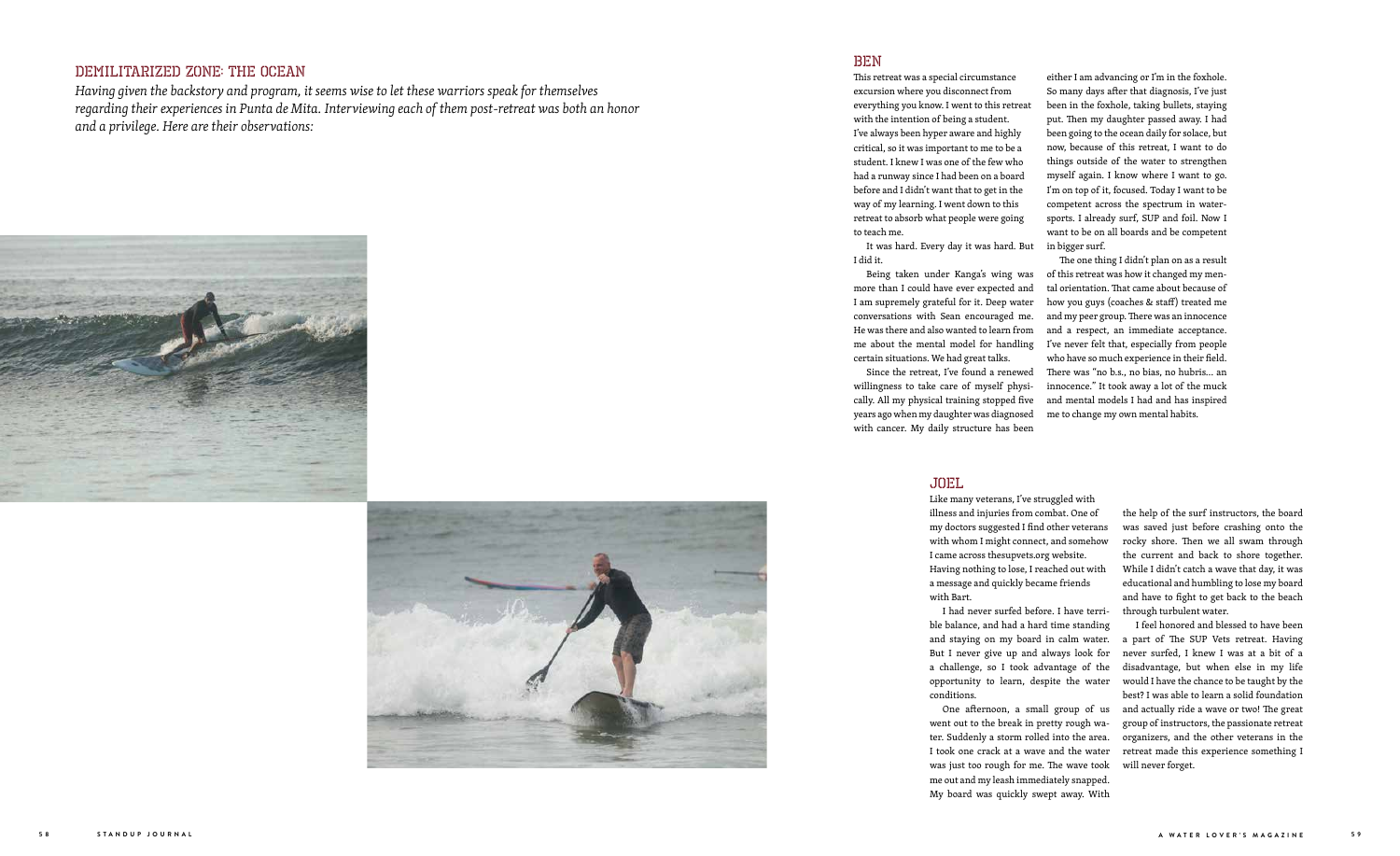

#### CHRIS:

When Bart, Wes, and Whit started The SUP Vets two years ago, Bart talked about it and it sounded interesting. While I knew the purpose was to get folks SUP surfing, I really wanted to get back together with other vets. Regardless of the service, deployment, or active duty time, there is something about being with other vets and sharing in fun and laughter. Only vets understand the challenges that were faced on deployments, even if they are not talked about.

For me, balancing on the board was hard. I think the most challenging time was on the second day. We took a boat trip to "calmer" waters since the surf was large at the hotel and had a lot of cross currents. Once we got to the surf area, I kept trying and trying to get a paddling routine so that I could catch a wave. Bart tried to push me to just go for it a few times, but I kept falling and not catching the waves. Unlike when I was 21 and never failed while I was at the Naval Academy and later in Nuclear

Power school, I have had a recent string of hard challenges and this seemed like it was no different. I talked myself into not getting discouraged and to keep trying since it was only the second day.

On Friday, the second to the last day of the retreat, we went to a place south of the hotel and got on the water. I remember falling a few times and telling myself, "It's now or never." I got up on the board with Daniel close by and when he told me to paddle like crazy, I did. Somehow I managed to stay on top of the board while facing in the right direction. I heard Daniel again call for me to paddle. Then it happened. I started to pick up speed and realized I was going down the wave! I switched my paddle to my right side and used it for balance. It seemed like I was on that wave for a few minutes while it may have been only a few seconds. It's hard to describe the feeling but it was immensely rewarding.

I didn't think I would get surfing because of that recent string of hard

challenges and disappointments, but the GenRation instructors were so positive and down to earth. I still can't believe the class of instructors who taught us! Bart mentioned world class instructors, but I never realized who they actually were until I saw some of the videos and accomplishments they had. Another great method of instruction was the video review. I thought I would be embarrassed having others watch me try to stand up on a board that first day, but the instructors and others there did not make me feel that way at all. I felt truly special that such great people spent time with me to teach me how to SUP surf. I wish I could go back right now, COVID or not. It was a great experience that will stay with me.



#### WILL

Every year I try to do something physically that I've never done before. I've never been surfing and this retreat was a humbling experience for me. I want to keep at it and progress. Surfing is a unique physical experience because there is so much going on all at once.That took some getting used to.

For me, I enjoyed exchanging thoughts and ideas with the other veterans. I got a lot out of that and I

hope others did as well. It's important that we share different ways of seeing things especially as we become more and more polarized as a society. It's important to learn how to create an environment where questioning one's beliefs and knowledge feels safe. On the retreat we created that space together in the evenings on the veranda.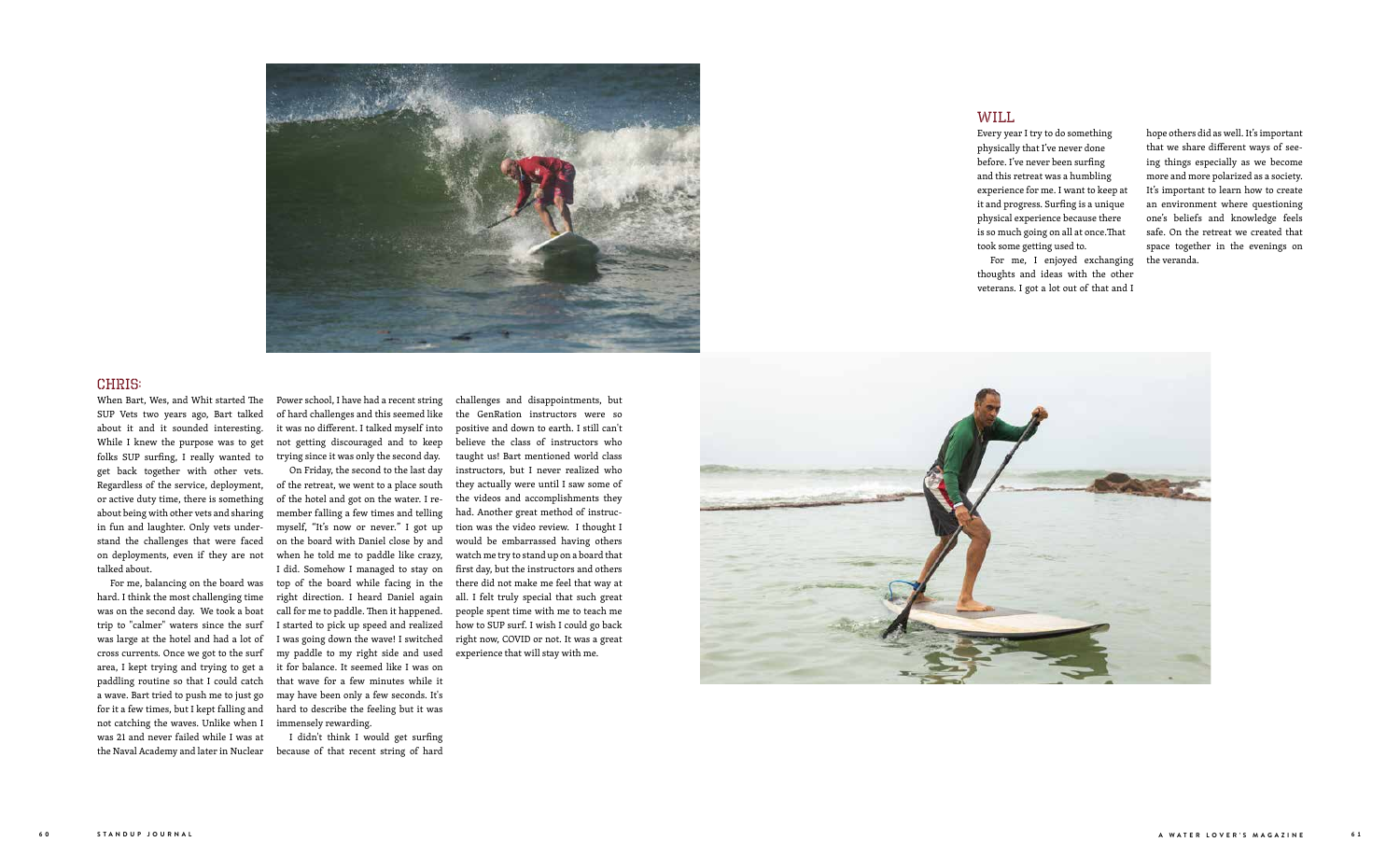### AUSTIN

# Via Richard Bubnowski: Owner of Paddle Surf, NJ

& Director of Treasure Island Paddle SUP Race About two years ago through a random inquiry, Austin sent me an email. Austin and his crew were in Afghanistan. Some of the younger guys were a little homesick so I sent them some tee shirts, stickers, swag, etc. There's a Paddle Surf NJ sticker on

the wall in some Afghan coffee house. Once Austin returned to the States, we connected and have gone surfing a few times. He's a really great guy.

#### **MATT**

I went on this retreat because Austin invited me. I had never surfed before and was interested in learning. Austin reached out to the SUP Vets organizers to see if we could come. I couldn't turn down a free trip to Mexico to learn how to SUP surf from some seriously talented people. The vets angle also meant I would quickly be able to bond with everyone else having this shared experience.

camaraderie again while working towards a common goal: riding the waves.

I know there are other U.S. military us off a week later. The positive energy personnel out there who don't have the that everyone put out was second to none. The SUP Vets team and GenRation did an excellent job putting this trip together. They had welcome packets, talked to us frequently prior to the trip, hosted a Zoom call with questions, and ensured we were all prepared. When we arrived in Mexico, they had a driver pick us up and every moment was planned out until they dropped There are not enough words to explain how welcoming everyone was. I immediately felt a part of a group and enjoyed learning about each of the people in attendance. I recommend this retreat highly, and thank





luxury of being around other military personnel on a regular basis. This retreat will allow them to talk about certain things that may bother them, that they are unable to discuss with family or friends who just don't understand. It's a chance to feel that all those who made it possible.